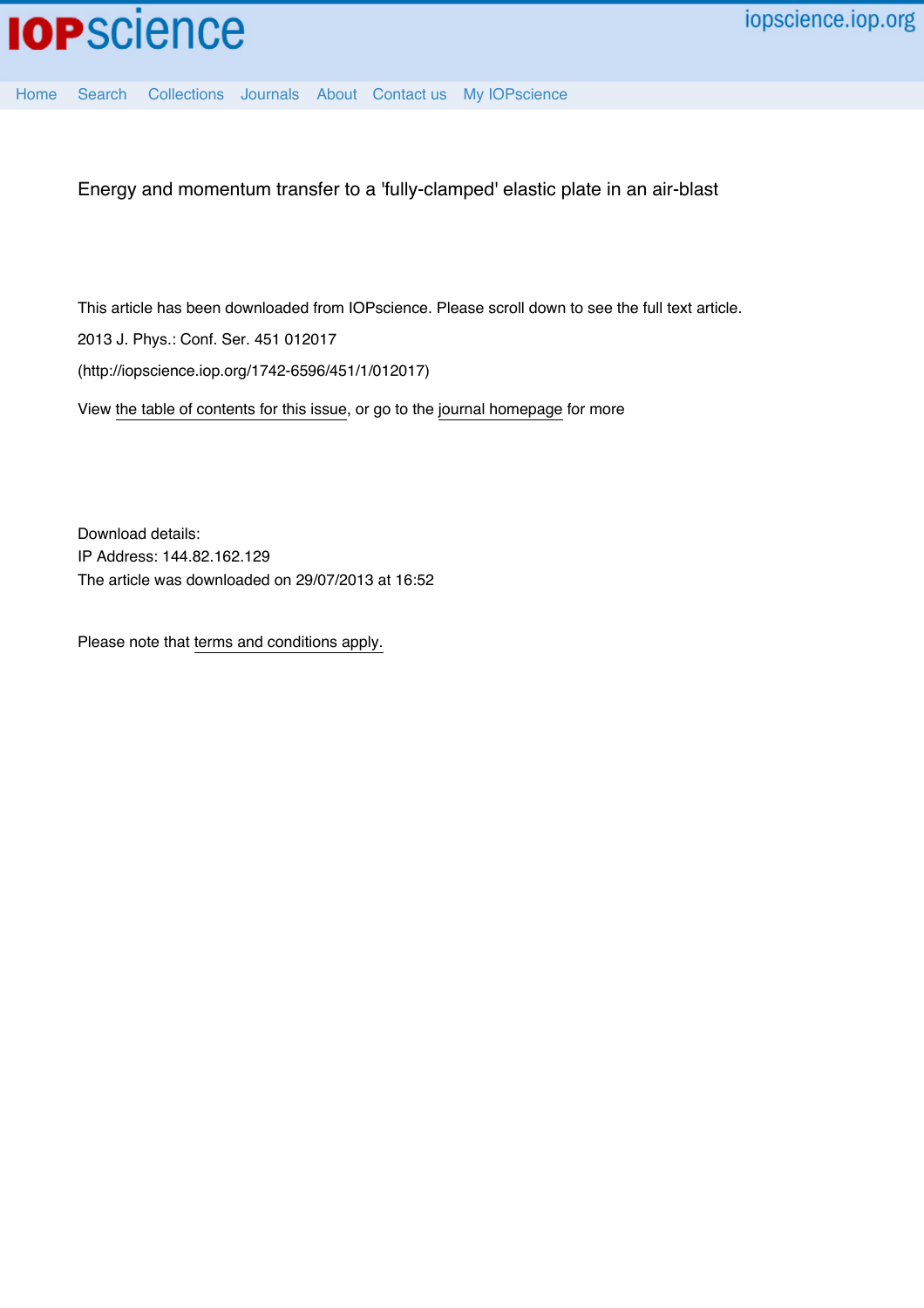# Energy and momentum transfer to a 'fully-clamped' elastic plate in an air-blast

## Y Yuan and PJ Tan

Department of Mechanical Engineering, University College London, Torrington Place, London WC1E 7JE, United Kingdom

E-mail: pj.tan@ucl.ac.uk

Abstract. The momentum transfer by a planar wave impinging upon a rigid, free-standing plate in water, a largely incompressible medium, is well understood [1]. Kambouchev et al.  $[2]$  extended the results of Taylor  $[1]$  to include the nonlinear effects of compressibility whilst Hutchinson [3] has recently addressed the issues of energy and momentum transfer to a rigid, free-standing plate. In this paper, key conclusions from the aforementioned studies are critically re-examined in the context of a 'fully-clamped' elastic plate. The dynamic response of an elastic plate is represented by an equivalent single-degree-of-freedom (SDOF) system. A numerical method based on a Lagrangian formulation of the Euler equations of compressible flow and conventional shock-capturing techn iques, similar to that employed in [2, 3], were employed to solve numerically the interaction between the air blast wave and elastic plate. Particular emphasis is placed on elucidating the energy and momentum transfer to a 'fully-clamped' elastic plate compared to its rigid, free-standing counterpart, and on whether enhancement in the beneficial effects of FSI as a result of fluid compressibility remains and to what extent.

#### 1. Introduction

Over the past decade, there have been renewed interests in understanding how fluid structure interaction (FSI) in a compressible medium may be exploited to design lightweight sandwich panels with better blast amelioration capabilities. To this end, Kambouchev et al. [2] and Hutchinson [3] have carried out detailed numerical studies to quantify the effects of nonlinear compressibility upon the energy and momentum transfer to plates subjected to air blast loading. However, their findings apply only to rigid, free-standing plates. Recent studies in [4–6] used a single-degree-of-freedom (SDOF) representation to study the effects of mass, time ratio (period of the pressure pulse to the natural period of vibration of the structure) and velocity ratio (shock front velocity to the maximum velocity acquired by the structure) upon the maximum deflection of a flexible structure. However, none have addressed the important issue of energy and momentum transfer, and/or the effects of boundary conditions.

In this paper, the numerical method in [2, 3] is employed to study the fluid structure interaction between an air blast wave and a 'fully clamped' elastic plate. The emphasis is on comparing the energy and momentum transfer to a 'fully-clamped' elastic plate with its rigid, free-standing

Content from this work may be used under the terms of the Creative Commons Attribution 3.0 licence. Any further distribution  $(cc)$ of this work must maintain attribution to the author(s) and the title of the work, journal citation and DOI. Published under licence by IOP Publishing Ltd 1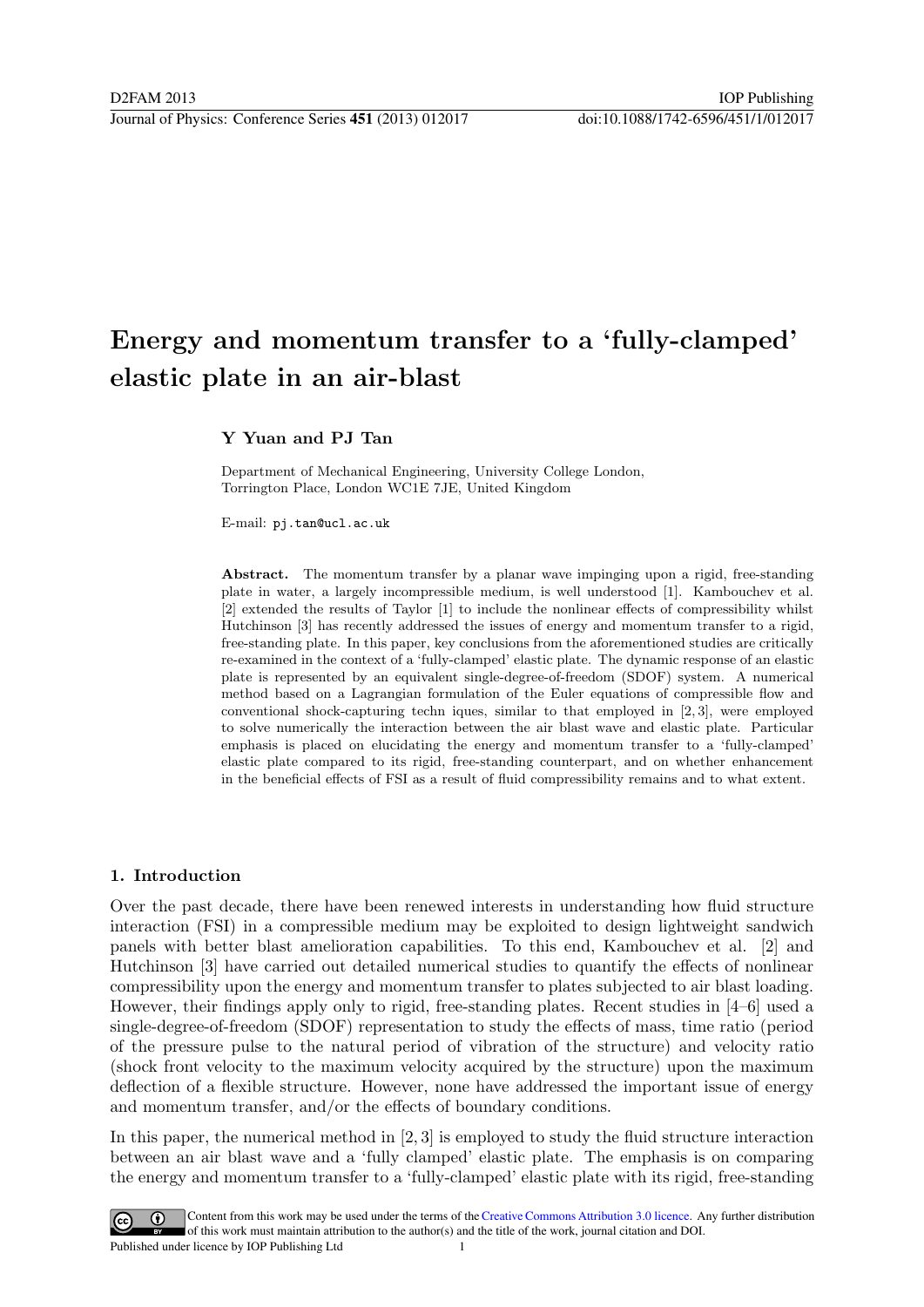

Figure 1. Schematic of model set-up and fluid-structure coupling strategy.

counterpart. Also investigated in this paper is whether enhancement in the beneficial effects of FSI, as a result of fluid compressibility, also applies to a non-free-standing, i.e. supported, structure and to what extent. The results reported here is part of an on-going study to model the influence of boundary conditions upon the momentum and energy transfer to deformable (elasto-plastic) plates through FSI to be published elsewhere.

#### 2. Shock wave generation and its interaction with an elastic plate

Consider a one-dimensional (1D) 'air-column' of two parts, viz. 'compressed container' of isentropic air and quiescent ambient air, and a flexible elastic plate which is represented by an equivalent SDOF system as shown in Fig. 1a. At time  $t = 0$  the 'compressed container' of air in the interval  $0 \le x \le x_{ca}^0$  is prescribed with an initial velocity distribution of

$$
v(x) = v_0 e^{-(x/x_{ca}^0)^2},
$$
\n(1)

where x is the Lagrangian coordinate. It follows immediately that the compressed air has a density distribution  $\rho(x)$  and a finite initial energy per unit area  $\Delta E_0$  given by [3]

$$
\left[\frac{\rho(x)}{\rho_a}\right]^\gamma = \left[1 + \frac{\gamma - 1}{2} \left(\frac{v(x)}{c_a}\right)^2\right]^{\gamma/(\gamma - 1)}
$$
\n
$$
\Delta E_0 = \frac{p_a x_{ca}^0}{\gamma - 1} \left[\left(1 + \frac{\gamma - 1}{2} \left(\frac{v_0}{c_a}\right)^2\right)^{\gamma/(\gamma - 1)} - \left(1 + \frac{\gamma - 1}{2} \left(\frac{v_0}{c_a}\right)^2\right)^{1/(\gamma - 1)}\right]
$$
\n(2)

where  $\gamma$ (= 1.4) is the ratio of specific heats,  $p_a$ (= 104761 Pa) is pressure,  $\rho_a$ (= 1.225 kg/m<sup>3</sup>) is air density,  $c_a(=346 \text{ m/s})$  is speed of sound in air and the subscript 'a' denotes ambient conditions. At time  $t = 0$ , the compressed air is suddenly released into the quiescent ambient air which generates a pressure pulse reminiscent of those in an explosive detonation; this same technique is also employed in [3].

By way of an example, consider a fluid domain of length  $d = 10$  m and a 'compressed container' of length  $x_{ca}^0 = 0.5$  m. The 1D domain is discretised using a uniform grid of 2000 nodes and the classical Euler equations of compressible flow are solved explicitly by finite difference, see [2]. Artificial viscosity was introduced to smooth the shock discontinuities but in a manner that still preserves energy conservation [3]. The time step was chosen to ensure it satisfies the stability requirement of the iterations. Figure 2a shows the displacement of 100 nodes and the 'shock locus' generated by the travelling wave. Note the dash lines represent the motion of the 'compressed container'. The incident and reflected pressure-time history following wave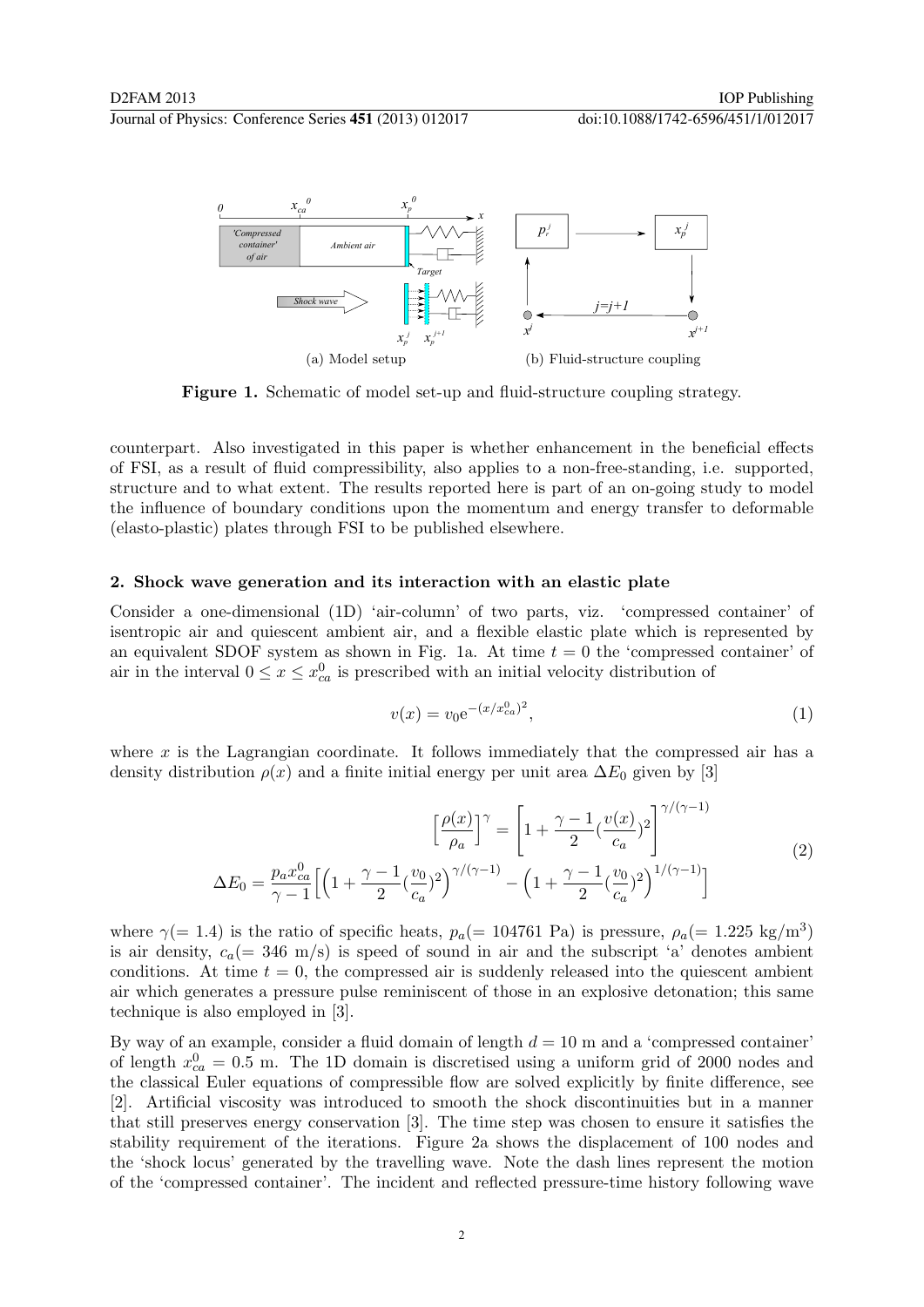Journal of Physics: Conference Series **451** (2013) 012017 doi:10.1088/1742-6596/451/1/012017



(a)  $x - t$  diagram showing a propagating shock wave



Figure 2. (a) Shock wave generated by 'compressed container' method and (b,c) incident and reflected pressure-time histories upon interaction with a massive rigid wall at different standoff.

interaction with a massive rigid wall of infinite mass at different standoff are compared in Figs. 2b and 2c for different blast intensities. The intensity of the blast wave is controlled by the non-dimensional parameter  $v_0/c_a$ . Some key observations can be made as follows: (1) nonlinear compressibility causes the peak of the evolving pulse to decrease, with a corresponding increase in pulse duration, with distance travelled; (2) the ratio of the peak reflected to incident pressure is between 2 to 8 as predicted by the well-known Rankine-Hugoniot relationships; and (3) the incident and reflected impulse is identical at different standoff since the artificial viscosity was set to preserve energy conservation, i.e. the wave generated is essentially isentropic. In order to ensure that the plate remains elastic, i.e. deforming in Mode I [7], a relatively 'weak' shock of  $v_0/c_a = 0.85$  is used in subsequent simulations.

The equation of motion of the elastic plate, represented by an equivalent SDOF system with stiffness  $k_e$  and damping coefficient  $c_e$ , both per unit area, is given by

$$
m_e \ddot{x}_p + c_e \dot{x}_p + k_e x_p = F_e(t)
$$
\n<sup>(3)</sup>

where  $\left( \begin{array}{c} \n\end{array} \right) \equiv d(-)/dt$ ,  $x_p$  is displacement,  $m_e$  is equivalent mass per unit area and  $F_e(=p_rK_L)$ is equivalent load per unit area. The damping coefficient  $c_e$  is given by  $c_e = \alpha(\rho_a c_a)$ , where  $\alpha$  is chosen to reflect the severity of structural damping. The equivalent values were derived following the procedure outlined by Biggs [8]. Table 1 list the properties of two aluminium plates, of identical mass per unit area, but different flexural rigidity per unit length. Implementation of fluid structure coupling is achieved by solving for the interface pressure (reflected pressure  $p_r^j$ ) and plate displacement  $x_p^j$  which are updated at every time step as shown schematically in Fig. 1b.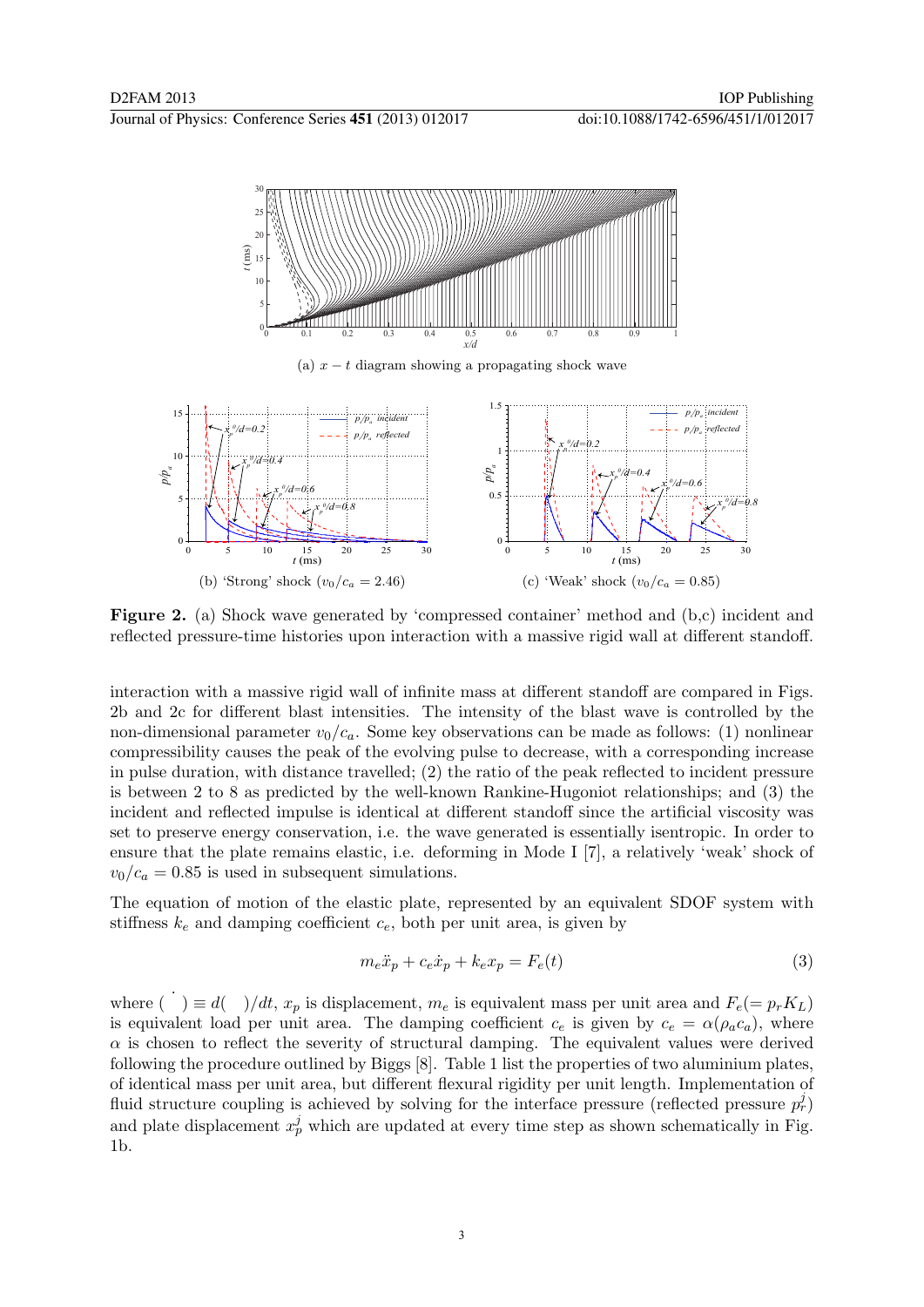| Parameters                               | Symbol                       | Plate-1                    | Plate-2                    |
|------------------------------------------|------------------------------|----------------------------|----------------------------|
| Density $(kg/m^3)$                       | $\rho_p$                     | 2760                       | 2760                       |
| Young's modulus (GPa)                    | E                            | 69                         | 69                         |
| Poisson's ratio                          | $\nu$                        | 0.33                       | 0.33                       |
| Dimensions $(m)$                         | $a \times b \times h$        | $4 \times 4 \times 0.0275$ | $2 \times 2 \times 0.0275$ |
| Second moment of area $(m4)$ [8]         | $I_a = ah^3/12$              | $6.93\times10^{-6}$        | $3.47\times10^{-6}$        |
| Flexural rigidity/length (kNm) [8]       | $D = EI_a/b$                 | 119.58                     | 119.58                     |
| Mass factor [8]                          | $K_M$                        | 0.21                       | 0.21                       |
| Load factor $[8]$                        | $K_L$                        | 0.33                       | 0.33                       |
| Equivalent stiffness/area $(kN/m^3)$ [8] | $k_e = K_L \frac{810D}{a^4}$ | 124.86                     | 1997.8                     |
| Equivalent mass/area $(kg/m^2)$ [8]      | $m_e = K_M \rho_p h$         | 15.94                      | 15.94                      |
| Natural period (ms)                      | T                            | 71.0                       | 17.7                       |

Table 1. Properties of square aluminium plates and equivalent parameters of SDOF model.

#### 3. Results and Discussions

To check that the SDOF model is correctly implemented and gives sensible predictions, the reflected over-pressure for the 'weak' shock case, shown in Fig. 2c, is prescribed as a stand-alone pressure loading to the fully-validated FE model in [7] and to the SDOF model, both in an uncoupled manner from the fluid domain. Note that damping is initially ignored. Figure 3a shows excellent agreement between the predicted maximum displacement  $x_p$  by the uncoupled SDOF model and the maximum central deflection of its equivalent square plate in the uncoupled FE model.

Parametric studies carried out in  $[4, 6]$  have established that FSI has the beneficial effects of reducing the maximum displacement of flexible structure. In Fig. 3a, the predictions by both the coupled and uncoupled SDOF model show that increasing standoff reduces the maximum displacement although this effect is more apparent with FSI. This is because the plate experiences a shorter overall loading duration as a result of the coupling which is evident in Fig. 3b. On the other hand, increasing the equivalent plate stiffness per unit area at a given standoff distance does not appear to offer any significant advantage in terms of the maximum plate deflection.

Figure 4 compares the momentum and energy transfer to free-standing (of infinite flexural rigidity) and fully-clamped plates (of two different flexural rigidity given in Table 1). The ratio of transmitted impulse  $I_p$  to incident impulse  $I_0(=\int_0^{t_d} pdt)$  is plotted in Fig. 4a. As expected, the rigid free-standing plate acquires a higher momentum (or transmitted impulse) compared to its fully-clamped counterpart. What is surprising, however, is that the plate with a higher flexural rigidity appears to acquire a slightly lower impulse. The total energy *E<sup>T</sup>* transferred to the plate is dissipated as kinetic energy  $E_K$  by the free-standing plate and as kinetic  $E_K$  plus strain  $E_S$ energies by its fully-clamped counterpart shown in Fig. 4b. Since the rigid free-standing plate is free to displace, a greater amount of energy  $E_T = \int_0^{x_p} p_r dx_p$  is transmitted compared to its fully-clamped, flexible counterpart as shown in Fig. 4b. Previous studies on the effects of FSI for free-standing plate have shown that a smaller plate mass displaces further, thus relieving the incident pressure acting on the plate [2, 3, 9]. Figure 4c plots the non-dimensional transmitted impulse vs. FSI index  $(\beta_s = \rho_s U_s t_0/m_e$  where  $\rho_s$  is density of gas behind shock front,  $U_s$  is shock speed,  $t_0$  is the duration of an equivalent uniform shock and  $m_e$  is equivalent mass per unit area).  $\beta_s$  was introduced in [2, 9] to take into account nonlinear compressibility effects. The results in Fig. 4c agrees with those in previous studies where the transmitted impulse is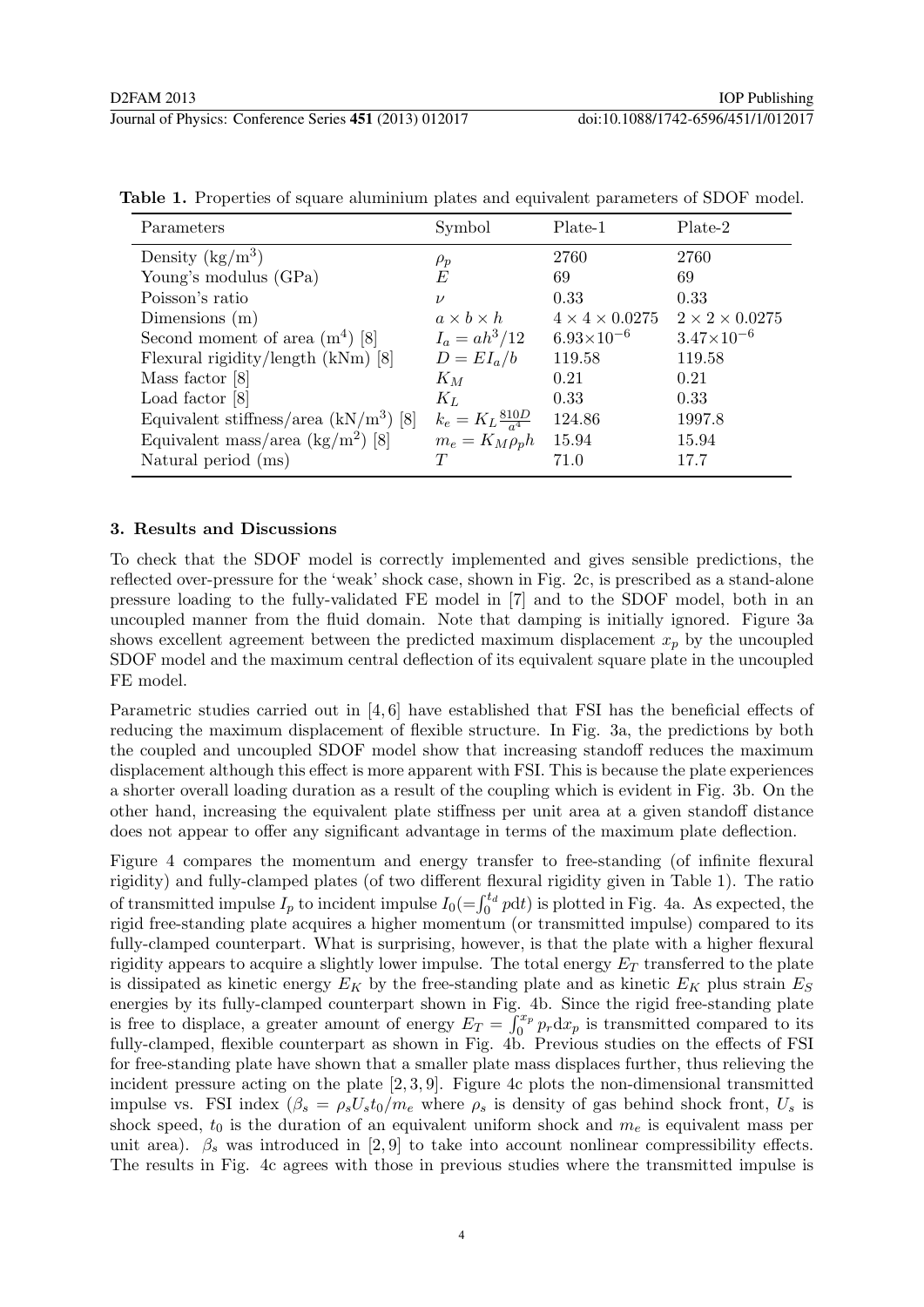#### Journal of Physics: Conference Series **451** (2013) 012017 doi:10.1088/1742-6596/451/1/012017



Figure 3. (a) Predicted displacement histories without damping and (b) ratio of the normalised reflected pressure  $p_r/p_a$  versus  $t/T$  for Plate 1. Coupled SDOF model  $(-)$ ; uncoupled SDOF model (---) ; uncoupled FE predictions (-.-.-).



Figure 4. Comparison of momentum and energy transfer to a free-standing and its corresponding fully-clamped plate.

observed to increase with  $\beta_s$ . By contrast, the restrain offered by a clamped boundary leads to a significant reduction in the impulse transmitted to the plate for a given  $\beta_s$ . Therefore, the introduction of a clamped boundary appears to further enhance the beneficial effects of FSI. The implication is that a structure with a higher equivalent stiffness and/or a smaller equivalent mass, both per unit area, acquires less impulse and energy in an air blast.

Lastly, the effects of structural damping is shown in Fig. 5. The results show that greater